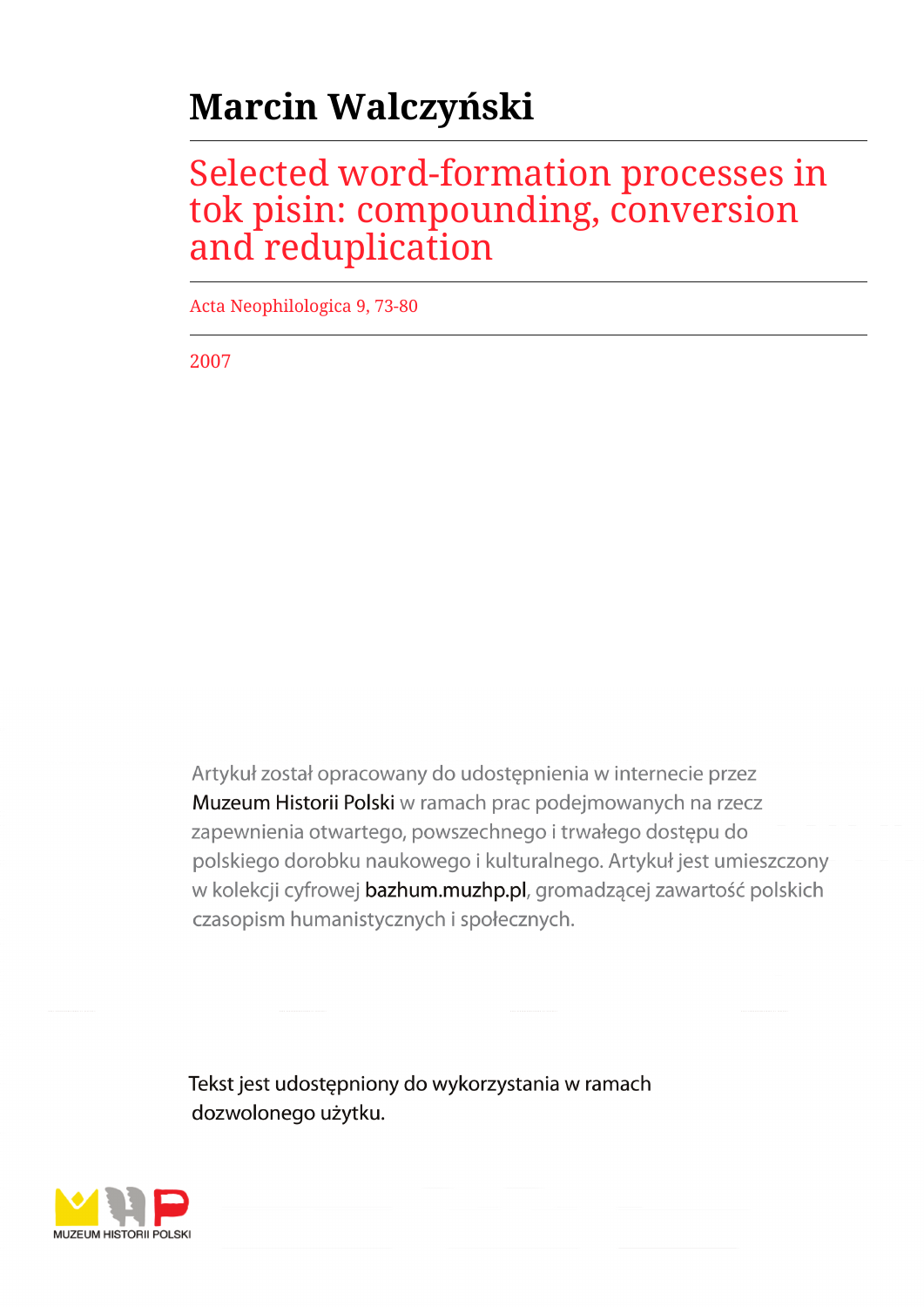ISSN 1509-1619

Marcin Walczyński Institute of English Studies Wrocław University

# SELECTED WORD-FORMATION PROCESSES IN TOK PISIN: COMPOUNDING, CONVERSION AND REDUPLICATION1

Key words: Tok Pisin, pidgin, compounding, conversion, reduplication

The present article scrutinises the linguistic research on word-formation processes in Tok Pisin - the major pidgin language in Papua New Guinea. In the first part of this work, a few important facts about the very language  $-$  Tok Pisin  $-$  are given. Then, the article presents selected word-formation processes that are employed in Tok Pisin. The attention is focused only on the most interesting word-formation processes<sup>2</sup>, and thus, only compounding, conversion and reduplication are discussed.

### **1. Tok Pisin - Neomelanesian Pidgin English of Papua New Guinea**

Tok Pisin, which is also known as: Neomelanesian Pidgin English, Papua New Guinea English (e.g. Hall 1974; Laycock 1970), Tok Vaitiman (Mühlhäusler [1986] 1997) Tok Pisin (e.g. ibidem, Romaine 1992, Romaine 1994, Sebba 1997) or Talk Boy (Laycock 1970) is a representative of languages which are called pidgins/creoles. The study of these tongues is usually referred to as *Creolistics* (Swann et al. 2004)3.

Tok Pisin is the major pidgin language in Papua New Guinea and, what is more, it functions as one of the key lingua francas of the area (where more than 700 various tongues are used (Romaine 1992)). Neomelanesian Pidgin English has emerged owing to a number of socio-cultural factors. The first phase of its development is closely connected with the European colonisers who came to the Pacific in the 19<sup>th</sup> century to

 $<sup>1</sup>$  The author is greatly indebted to professor Tadeusz Szczerbowski of Kraków Pedagogical Univer-</sup> sity for reviewing the paper, suggesting some improvements and drawing the author's attention to some interesting aspects of the discussed material.

 $<sup>2</sup>$  The results of the remaining parts of the research will be published elsewhere. The selection of the</sup> word-formation processes to be discussed in this paper was governed by the fact that they were of particular interest to the author.

<sup>3</sup> J. W. M. Verhaar published Tok Pisin grammar *(Toward a Reference Grammar of Tok Pisin: An Experiment in Corpus Linguistics* (1995)), to which the author had no access while working on the presented material.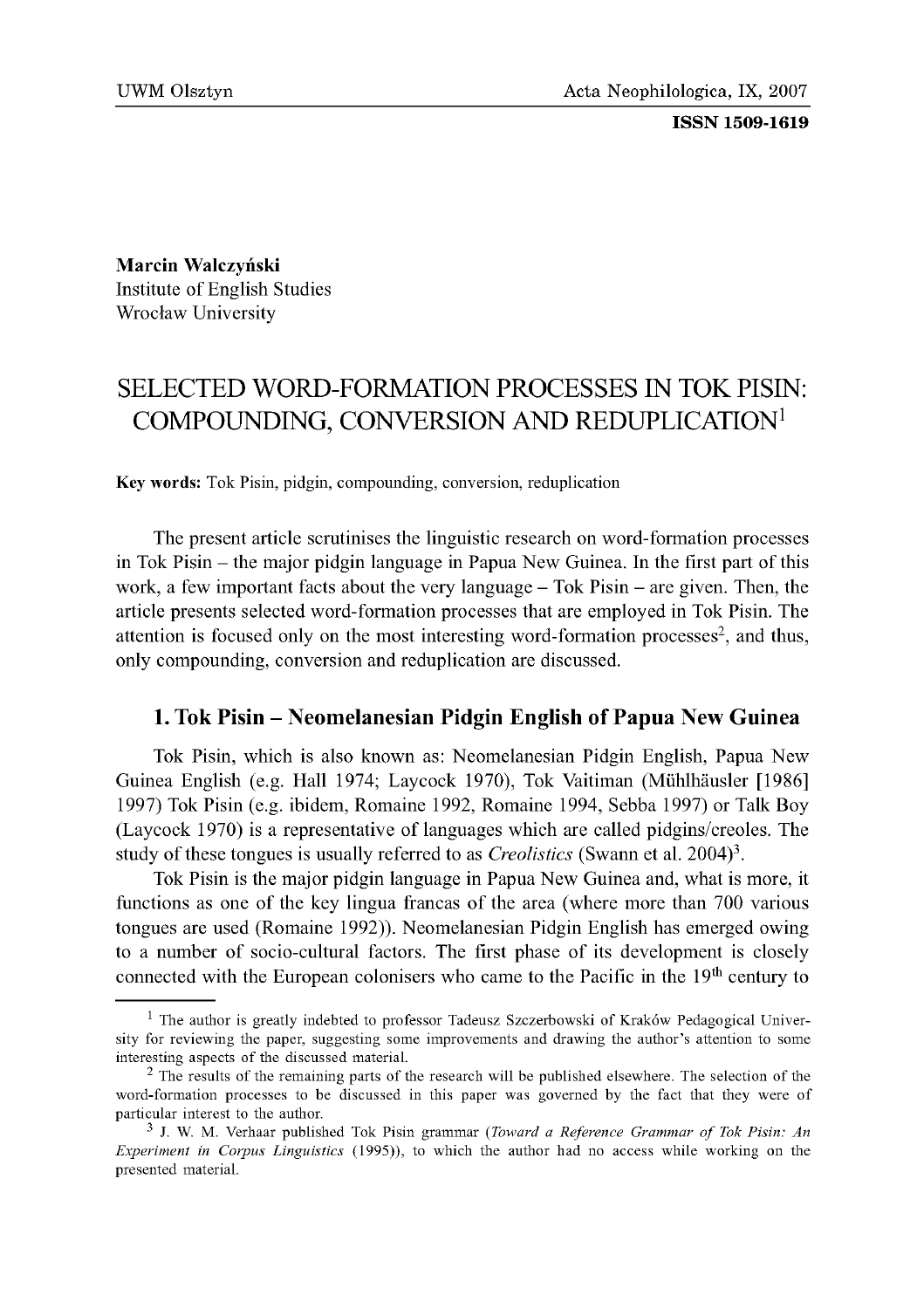make business (Holm 2000). They wanted to communicate with the indigenous people of Papua New Guinea, but due to the lack of a common medium of verbal communication, they used a reduced, and thus, simplified form of English. The Melanesians, who were interested in business contacts with the Europeans, learnt English vocabulary, however, with little grammar. In consequence, they created a mixture of languages with English lexicon and grammatical rules derived from local tongues of Papua New Guinea (e.g. Malay, Tolai), which gave rise to Pidgin English (e.g. Romaine 1992, Wurm 1987).

As for Tok Pisin lexicon, whose certain aspects are discussed in this paper, it has been estimated that the common stock of Tok Pisin vocabulary consists of approximately 1,500 items (McMahon 1994). It is composed mostly of items whose origins can easily be traced back to the English language, however, there are also some elements which are derived from German, Portuguese, or indigenous Austronesian systems like Tolai and Malay (Romaine 1992). The lexicon of Tok Pisin is subject to constant changes due to the virtually unlimited access to English – through the media, the Internet as well as higher education. Nowadays, it can no longer be claimed that Tok Pisin lexis is highly restricted and may be successfully used only in certain domains. The evidence provided by Suzanne Romaine (1992: 146) clearly indicates that even in Tok Pisin there are idioms or specialised vocabulary (e.g. *go siksti - go rapidly, fetilaisa - fertilizer).* Interestingly enough, the speakers of Neomelanesian Pidgin English have created a number of euphemistic expressions like, for instance, *troimwe ekskrisha, (to defecate)* or *kapsaitim wara (to urinate)* (Romaine 1992: 148). It seems that the advertisements in Tok Pisin follow the western tradition of using many euphemisms to express concepts for which Tok Pisin has also "normal", everyday names (ibidem).

The development of Tok Pisin vocabulary is strictly connected with the social and historical factors that have been affecting Papua New Guinea and its inhabitants. The influence of the contacts with English-speaking people from Europe and Australia is now well visible in the fact that the main parent tongue - the lexifier language - is English. Many words that are nowadays used in Neomelanesian Pidgin English are of English origin. What is more, sometimes they are quite significantly altered, often also simplified. Similarly, German words were introduced to the lexicon of Tok Pisin because, as Mühlhäusler, Dutton and Romaine claim (2003), in the past Papua New Guinea was under the German control. What is interesting, in the first decades of the  $20<sup>th</sup>$  century as much as 25 per cent of the whole vocabulary was of German origin. Furthermore, it is claimed that if German control over the territory lasted longer, there is a great chance that pidginised German might have been created.

#### **2. The methodology of Tok Pisin word-formation processes research**

The analysis of word-formation processes was conducted on the basis of 17 pieces of news (from November 28 and 29, 2004) written in Tok Pisin and downloaded from the official Internet website of ABC Radio Australia, Australian Broadcasting Corporation in November 2004 [\(http://www.abc.net.au/ra/](http://www.abc.net.au/ra/)).

For the examination of each of the word-formation processes, a number of representative examples were selected. The selection of lexical items was governed by the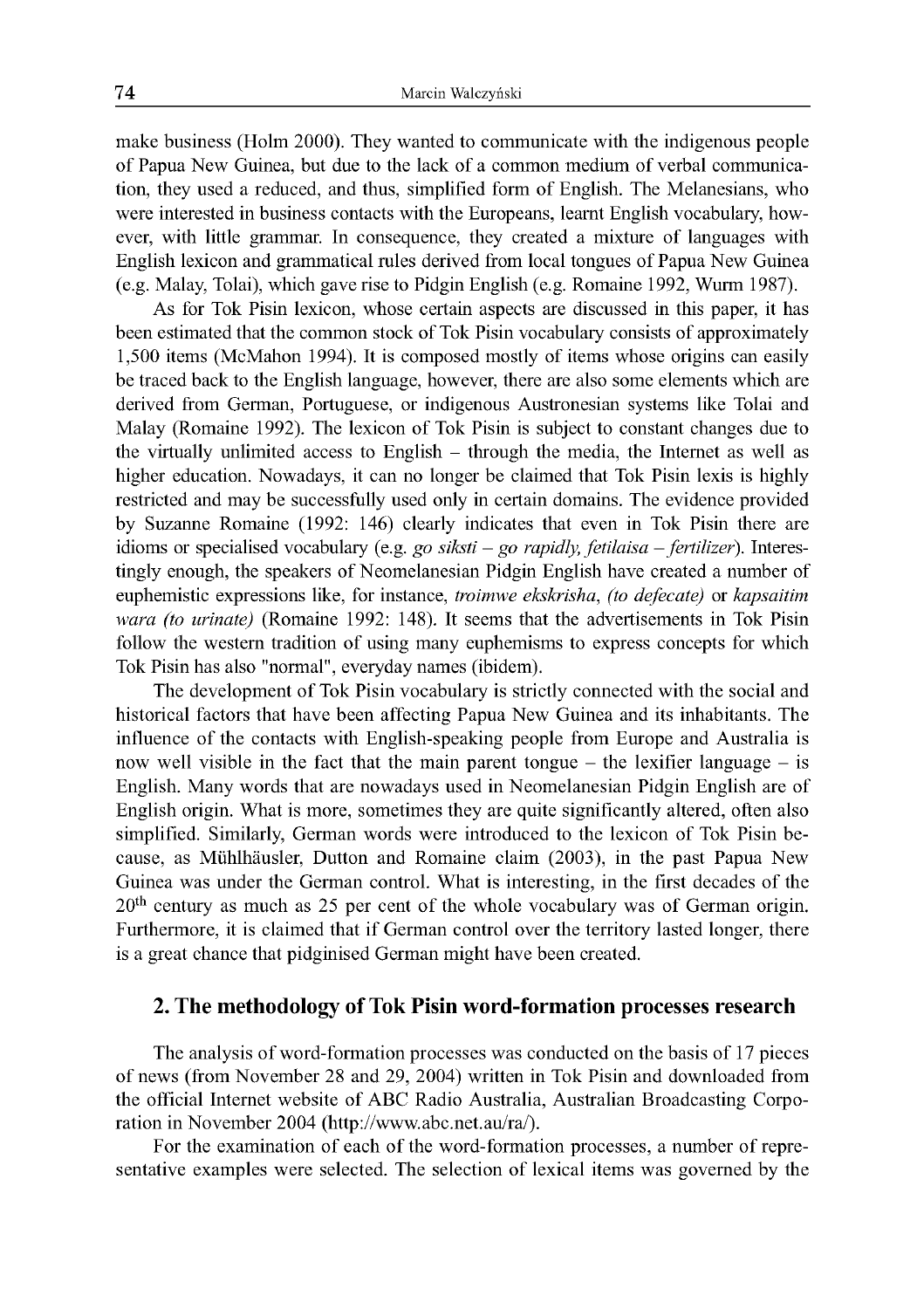probability of the involvement of a particular word-formation process in the creation of this word as well as by the frequency of occurrence of this item in the texts.

Each text was thoroughly examined to find out whether the lexemes used in the pieces of news exhibit a particular word-formation mechanism. If it was possible to claim with a high degree of certainty that a word-formation process was employed in creating particular items, those items were chosen as exemplification. However, if the structure of a given lexeme was interesting enough but there was little or no evidence in favour of the operation of a specific word-formation mechanism but only the assumption that this process could have had some impact on the formation of the word being analysed, it was decided to put this word in the body of the analysis as a possible example with appropriate comments.

Different possible cases of a given word-formation process were considered and exemplified by the items which occur in the texts. To stress the importance of the illustration, it should be said that no word not used in the texts under discussion was provided as an example.

What should be said, however, is that the analysis encompassed all word-formation mechanisms (including the operation of multiple processes), but for the purpose of this article, only compounding, conversion and reduplication were selected as they, arguably, seem most interesting.

## **3. Compounding in Tok Pisin**

Compounding is usually referred to as a process of joining two words to produce one lexical item which usually bears the meaning (often only partial) of the separate elements that were used to form a compound. Yule claims (2000) that such languages as English or German exhibit a great deal of compounding whereas in French or Spanish compounding is less widespread. In Tok Pisin, which consists of many English elements and a few of German origin, compounds are not so frequent, however, the analysis has revealed that there are a number of clear examples of compounds in Neomelanesian Pidgin.

The interesting instances of compounding are those which contain *man* (meaning: *man, person).* The following compounds of this kind have been detected:

- (1) *mausman (spokesman)* < *maus (mouth) + man,*
- (2) *saveman, mansave (clever person, learned person)* < *save (know, understand) + man,*
- (3) *wokman (worker, workman)* < *wok (work, job) + man.*

The example in (2) consists of two elements: *saveman* and *mansave*. These two words have been considered compounds, however, from the contexts of the texts in which both of the elements appear, one may conclude that the meanings of *saveman* and *mansave* are almost the same, however, it would be probably appropriate to assume that the use of these words is governed by some (unknown to the author) principle.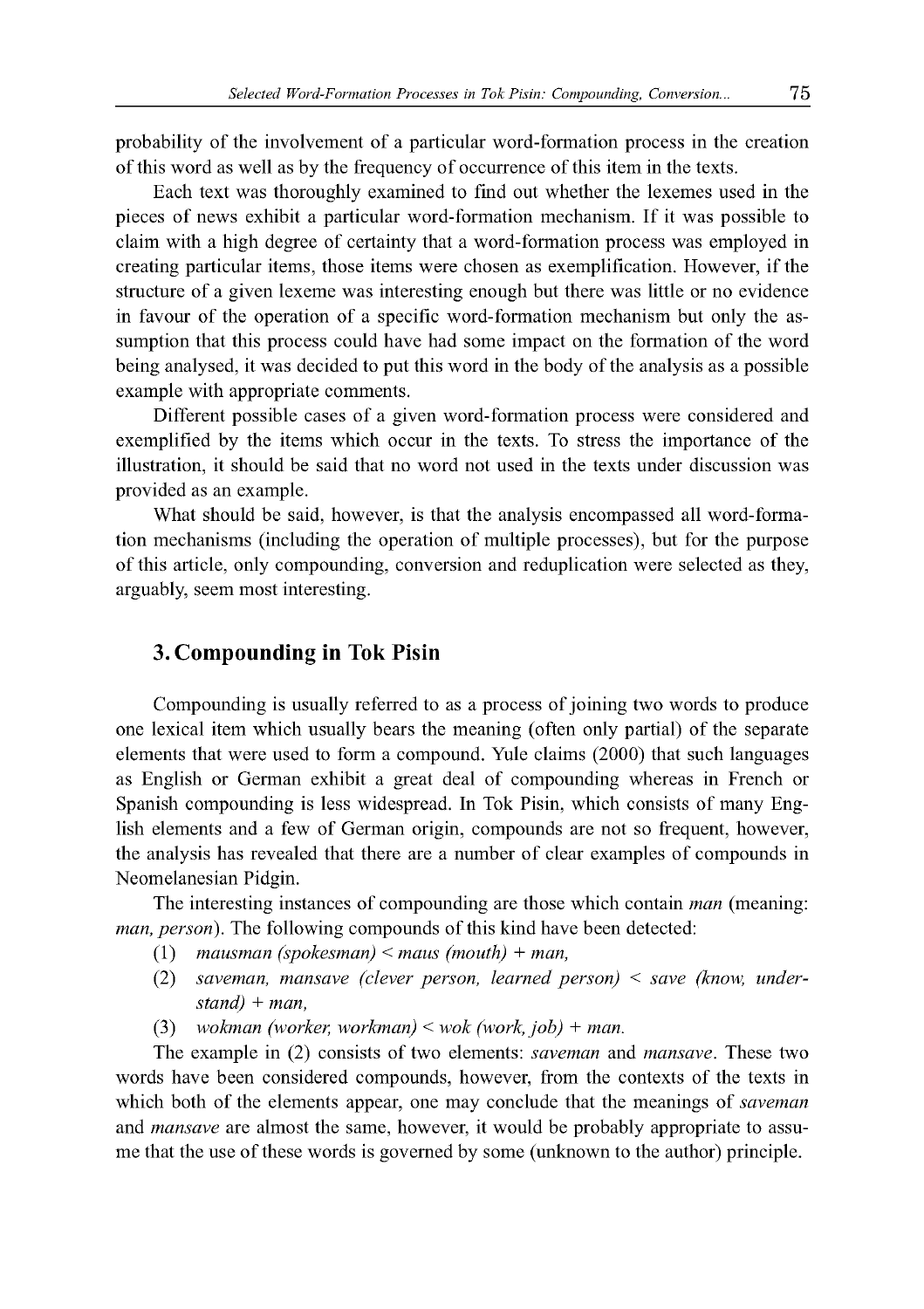The other group of compounds that have been identified in the corpus includes the word *taim* (meaning: *time*):

- (4) *kwik-taim (quickly, urgently, rightly, shortly)* < *kwik (quick) + taim,*
- (5) *pastaim (first, firstly)* < *pas (forward) + taim,*
- (6) *wantaim (together)* < *wan (one) + taim.*

As for the meanings of compounds with *taim,* they rely on the context of utterances. Hence, it might be claimed that, although *taim* does not have too many meanings, it is difficult to determine what a given compound means only on the basis of the meanings of both parts of the compound.

Another set of the examples of compounding is composed of *tok* (meaning: *say* or *message*) and some other element:

- (7) *tokaut (reveal, divulge)* < *tok + aut (out),*
- (8) *toklukaut (warn, caution)* < *tok + lukaut (look out),*
- (9) *toksave (explain,* also *advertisement)* < *tok + save (know, understand).*

Yet, one peculiar word has been found:

(10) *sit-paia (ashes)* < *sit (remains) + paia (fire).*

The lexeme *sit-paia* is certainly a compound. Its first part *sit* stands for *the remains*, so etymologically *sitpaia (ashes)* means "something that remains of fire".

On the other hand, during the analysis a number of compound-like words have been found. They seem to have been formed as a result of compounding but, in fact, they do not display many features commonly attributed to compounds. The following words of this type have been analysed:

- (11) *gohet (go ahead),*
- (12) *hariap (hurry up),*
- (13) *kamap (arrive, come up),*
- (14) *kamaut (come out),*
- (15) *pundaon4 / pudaun5 / pundaun (fall down),*
- (16) *sidaun6 / sindaun (sit down).*

The lexemes (11)-(16) cannot be classified as compounds because they are the words in which the particle was assimilated with the verb. Therefore, at first glance, they may be regarded as the instances of compounding, but after a thorough analysis it is apparent that they are verbs with particles – not compounds.

Apart from the above discussed kind of verbs which seemingly are compounds, other words of similar nature have been recognised:

(17) *antap (up, high, on top),*

and numerals:

- (18) *nain-tausan (nine thousand),*
- (19) *wanpela-ten seven (seventeen).*

<sup>4</sup> The original spelling.

<sup>&</sup>lt;sup>5</sup> The original spelling.

<sup>6</sup> The original spelling.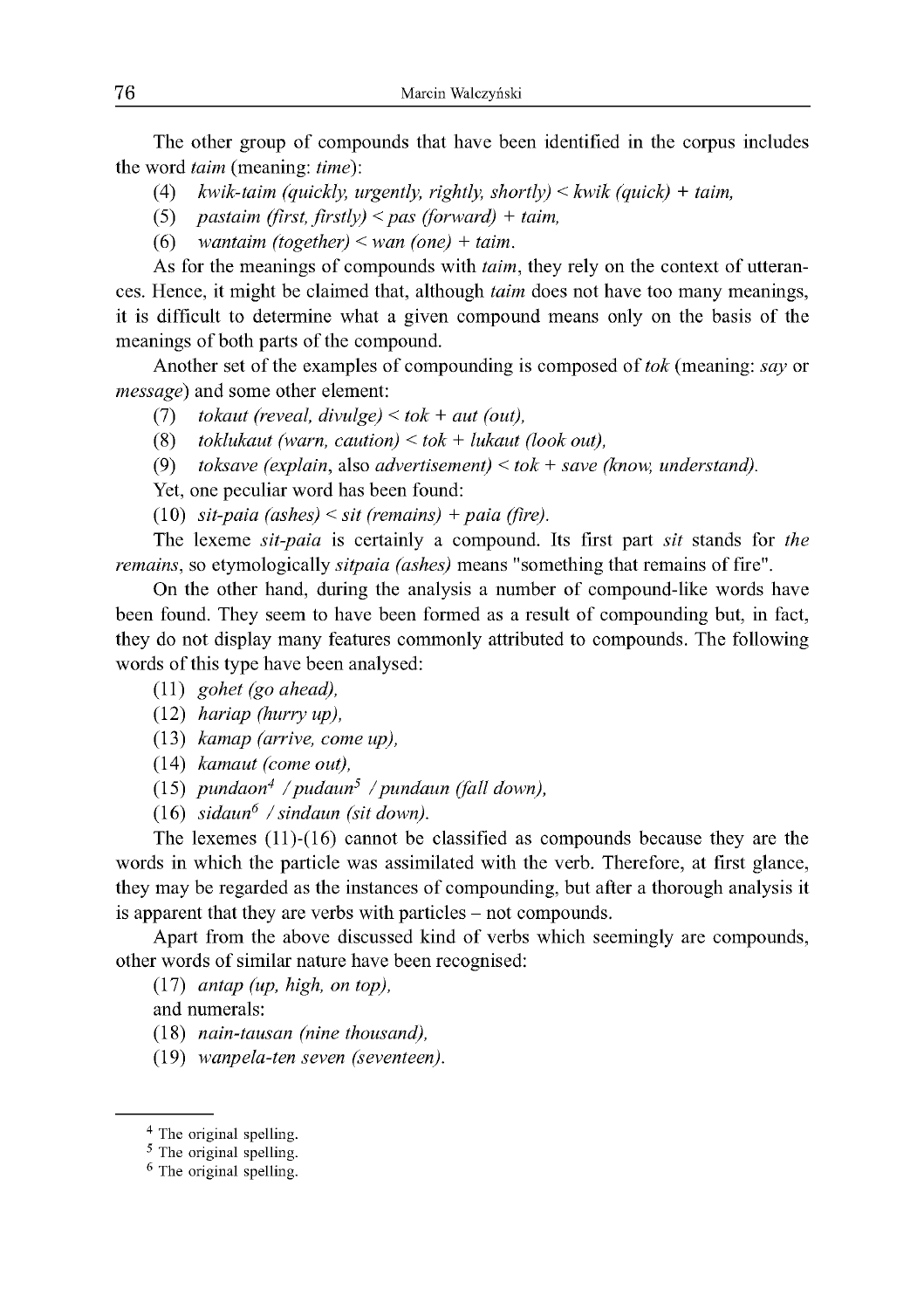**As it has been indicated, the examples (17), (18) and (19) do not belong to the words whose formation is connected with compounding. They have been assimilated only orthographically but their semantics has not changed. Therefore, the lexemes (11)-(19) are not instances of compounding.**

**To sum up, the word-formation process of compounding is present in Tok Pisin. Although only a few examples have been identified in the texts under discussion, the words presented above bear witness to the fact that compounds are used in Neomelanesian Pidgin English of Papua New Guinea.**

#### **4. Conversion**

Providing a definition of conversion, Bauer claims (1993: 227) that "*[c]onversion* **is the use of a form which is regarded as being basically of one form class as though it were a member of a different form class, without any concomitant change of form".**

**The observation of conversion in Tok Pisin is quite difficult because there is no available source on the evolution of Tok Pisin lexicon, with particular attention paid to the functional shift (as conversion is sometimes referred to).**

**The examples presented below can be indicative of the fact that a number of lexical items have undergone the process of conversion. What should be stressed here is that it is very difficult to establish a historical relation of the converted words/ /phrases, which means that it cannot be easily determined which function (i.e. grammatical class) of a given form developed first.**

**The process of conversion could have occurred in the following lexemes and phrases:**

- **(1)** *bilong (preposition indicating possession)* **vs. English** *belong,*
- **(2)** *daipinis (die)* **vs.** *i dai pinis (dead) ,*
- **(3)** *strongim (promote)* **vs.** *strong (loud, hard, strong),*
- **(4)** *toktok (conversation, talk*  $(n)^7$ *) vs. <i>toktok (speak, talk (v)),*
- **(5)** *wantaim (together)* **vs. English** *one time.*

**In (1) conversion could possibly have taken place because today in Tok Pisin** *bilong* **is not used as a verb but as a preposition indicating possession, thus:**

(6) *pipal bilong Manam Islands (the people of Manam Islands).* 

**In (2) conversion is well observable due to the fact that the phrase** *dai pinis* **relates to demise but** *dai pinis* **and** *i dai pinis* **differ in function: the former is a verb while the latter - an adjective. The examples (3) and (4) exhibit conversion, as well. Both of the items are used in modern Tok Pisin. The word numbered (3) has undergone conversion probably in the direction from** *strong* **to** *strongim (strong* **is, arguably, more likely to have been borrowed from English because there is no English verb corresponding to** *strongim8* **)**

<sup>7</sup> Throughout this paper (v) stands for "verb" whereas (n) stands for "noun".

<sup>&</sup>lt;sup>8</sup> *strengthen* is not considered here to be a corresponding verb to *strongim* because of different orthographic and phonological representation. Unlike *strong + im, strengthen* could have been problematic to pronounce for the first speakers of Tok Pisin.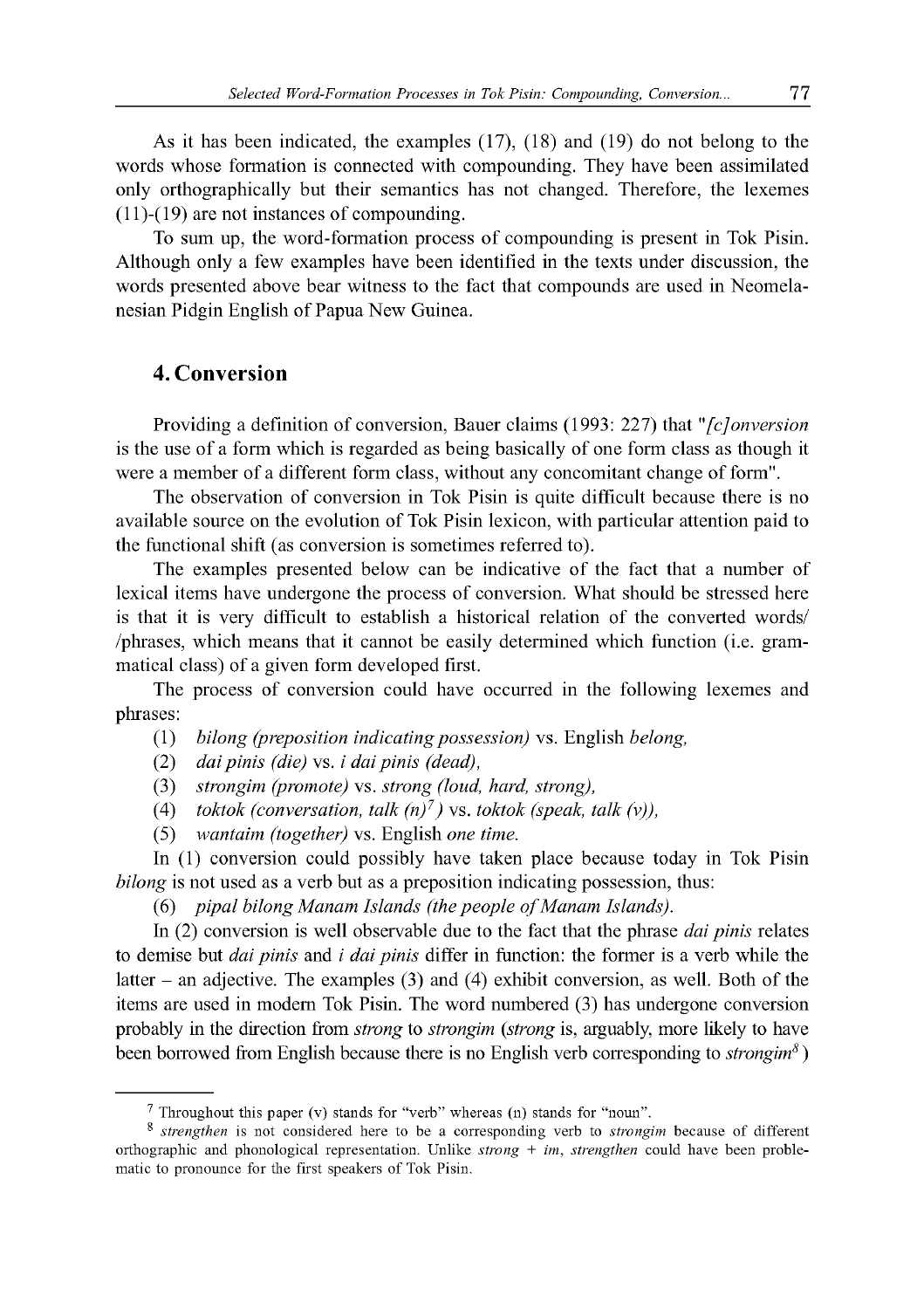whereby the change of the grammatical class of the word proceeded. The example (4) is the clearest instance of conversion: *toktok* is today used both as a verb and a noun, though, probably in the past first a verb was used (due to the similarity between English *talk* (v) and *toktok).* It could also be argued that (5) was formed in a very silimar way - by changing the function and meaning of a borrowed lexeme. However, this hypothesis of *wantaim* having been converted from English *one time* needs more research and evidence.

The above instances clearly show that Tok Pisin makes use of conversion. The examples (1)-(6) can well validate the claim that this process has contributed to the development and expansion of Tok Pisin lexicon.

#### **5. Reduplication**

The word-formation process of reduplication involves "(...) repetition of all or part of a word or morpheme with special semantic effect, typically to denote frequency, intensity or plurality" (Swann, Deumert, Lillis, Mesthrie 2004: 257). Reduplication, though this distinction is made only during very thorough studies of morphology, can be partial  $-$  with only a part of the base repeated, or complete  $-$  when the whole base is reduplicated (Matthews 1993).

Among the well established systems like English, German or Spanish, only few make use of reduplication. This mechanism, however, is present in many languages of Melanesia and Oceania, as well as in pidginised and creolised tongues, therefore, it is to be found in Tok Pisin.

In the texts written in Tok Pisin which are now under discussion, there are a few instances of reduplication. Partial reduplication, that is, the iteration of only a part of a morpheme, has not been identified in Tok Pisin texts at all. On the other hand, complete reduplication is quite frequent. In the researched corpus, several different items have been found. Although their number is not impressively large, it is worth saying that they are used quite often. The following instances of reduplication have been recognised:

- (1) *lukluk (look at, look after, watch)* vs. *luk (look),*
- (2) *tingting (opinion, thoughts), passim tingting (decide)* vs. *ting (think)* ,
- (3) *toktok (conversation, talk)* vs. *tok (talk (v), say).*

In the examples above, it has been shown that there might arise a great deal of ambiguity if the process of reduplication was not employed. In  $(1)$ ,  $(2)$  and  $(3)$  reduplication is used to differentiate between two items whose pronunciation in Tok Pisin is very similar.

On the whole, the reason for using reduplication may probably lie in the fact that the phonology of Tok Pisin is quite limited and lacks many sounds which are common to English. For instance, there is no distinction between  $/s/$  and  $/f/$  or long and short vowels - this is likely to have contributed to the development of the mechanism of reduplication in Tok Pisin. The next example can be the fact that there is no distinction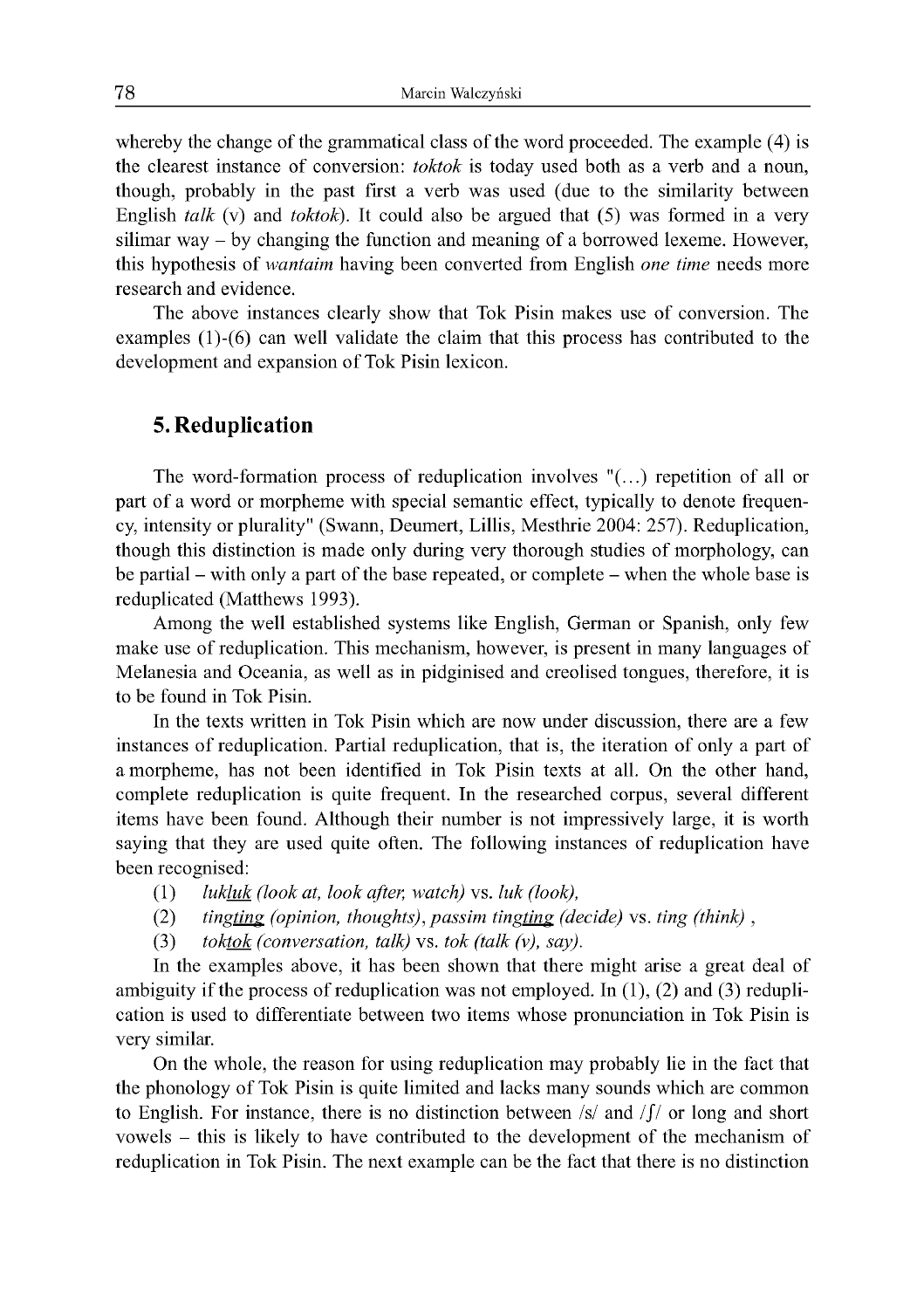between  $\pi/$ i:/ and  $\pi/$ , and therefore, there is no possibility to avoid ambiguity between such words as *sheep* and *ship.* To avoid this, reduplication has been introduced, and as it has been presented above, this mechanism functions well and is helpful in distinguishing between two, sounding alike in Tok Pisin, words.

### **6. Conclusion**

The analysis of Tok Pisin texts have provided substantial evidence to the hypothesis that a variety of word-formation processes play the role in the development and expansion of the vocabulary of Neomelanesian Pidgin English. Among these processes, special attention is directed to compounding, conversion and reduplication, which have been very crucial in developing the vocabulary of Tok Pisin.

Apart from the mechanisms characteristic of pidgin and creole languages like reduplication, Tok Pisin makes use of abbreviation, affixation (specifically suffixation), heavy borrowing (mostly from English, though, the words from German, Portuguese and local indigenous languages are also found), compounding and conversion. Furthermore, many lexical items in the corpus of Tok Pisin texts exhibit the multiplicity of word- -formation processes. In other words, it is possible to determine that the creation of a particular lexeme is the result of a few different word-formation mechanisms.

The interesting thing, however, is that no instances of blending, back-formation and coinage have been encountered. Tok Pisin is very heavily anglicised and it is the English language which is used to name new concepts. Therefore, the majority of new words which function in Tok Pisin are borrowings from English. This can well account for the lack of coined words in the corpus of researched Tok Pisin texts. Furthermore, the analysis of Tok Pisin text has not led to the identification of blends in this language. Nevertheless, it cannot be explicitly argued that blending is not employed in Tok Pisin whatsoever. The text samples under discussion do not contain blended words but it does not mean that no blends are to be found in the whole lexicon of Tok Pisin. While analysing the corpus of the texts written in Tok Pisin, it has come to be revealed that there are no such items which are the results of back-formation. This may be explained by the fact that back-formation is also not so frequent in English - the lexifier language of Tok Pisin.

To conclude, the research into Tok Pisin lexicon, in particular, word-formation processes has provided a good deal of evidence to validate the claim that Tok Pisin cannot be considered worse or inferior to English in any respect. This claim can also be strengthened by the fact that there have been a few worthwhile publications presenting the complexity of Tok Pisin grammar and lexicon. Among them, the most important works are: *Handbook of Tok Pisin (New Guinea Pidgin)* (1985) by S. A. Wurm and P. Mühlhäusler (eds.) and *Toward a Reference Grammar of Tok Pisin: An Experiment in Corpus Linguistics* (1995) by J. W. M. Verhaar.

What it more, the present analysis has revealed that Neomelanesian Pidgin English has its own oddities, which makes this language as complex as any other natural system used all over the globe.